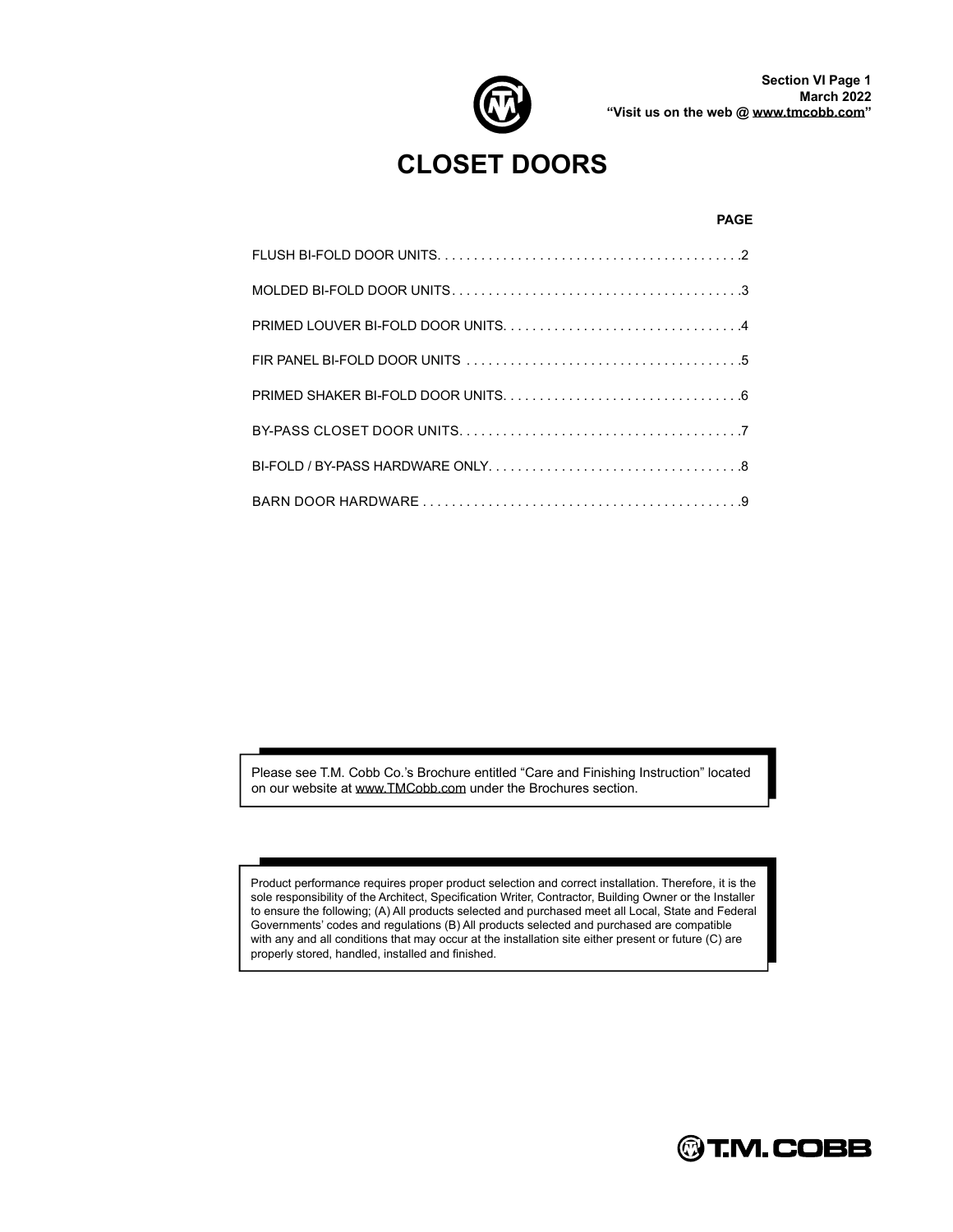

# **FLUSH BI-FOLD DOOR UNITS**



Finished Opening Size Example 4/0 x 6/8 UNIT - 4/0 x 6/8-1/2 Each unit completely boxed with hardware included.

Larger than listed or Special Faces - Submit for Quote.

|              |                                 | <b>Primed Coat</b><br>Hardboard | <b>Birch</b> | <b>Red Oak</b> | <b>Embossed</b><br><b>Primed Coat</b> |
|--------------|---------------------------------|---------------------------------|--------------|----------------|---------------------------------------|
|              | $2/0 \times 6/8 \times 1-3/8$   | \$184.75                        |              |                |                                       |
| $\mathbf{2}$ | 2/6 x 6/8 x 1-3/8               | \$208.60                        |              |                |                                       |
| Door         | $2/8 \times 6/8 \times 1 - 3/8$ | \$221.20                        | \$285.75N    | \$302.95N      | \$200.15N                             |
|              | 3/0 x 6/8 x 1-3/8               | \$221.20                        |              |                |                                       |
|              |                                 |                                 |              |                |                                       |
|              | $4/0 \times 6/8 \times 1-3/8$   | \$318.15                        | \$388.80N    |                | \$306.40N                             |
| 4            | $5/0 \times 6/8 \times 1-3/8$   | \$318.15                        | \$398.60N    | \$490.40N      | \$334.55N                             |
| Door         | 6/0 x 6/8 x 1-3/8               | \$318.15                        | \$485.30N    | \$539.45N      |                                       |
|              |                                 |                                 |              |                |                                       |
|              | $4/0 \times 8/0 \times 1-3/8$   | \$537.25                        |              |                |                                       |
| 4            | $5/0 \times 8/0 \times 1-3/8$   | \$569.30                        |              |                |                                       |
| Door         | 6/0 x 8/0 x 1-3/8               | \$625.00                        |              |                |                                       |

- **NOTE:** Closet door backs will be manufactured with species optional to the manufacture. For specified matching backs, Submit for Quote. Allow for Lead-time.
- **NOTE:** Bi-fold Units available with #2600 HD Hardware, Semi-Mortise of Full-Mortise Hinges.......Submit for Quote

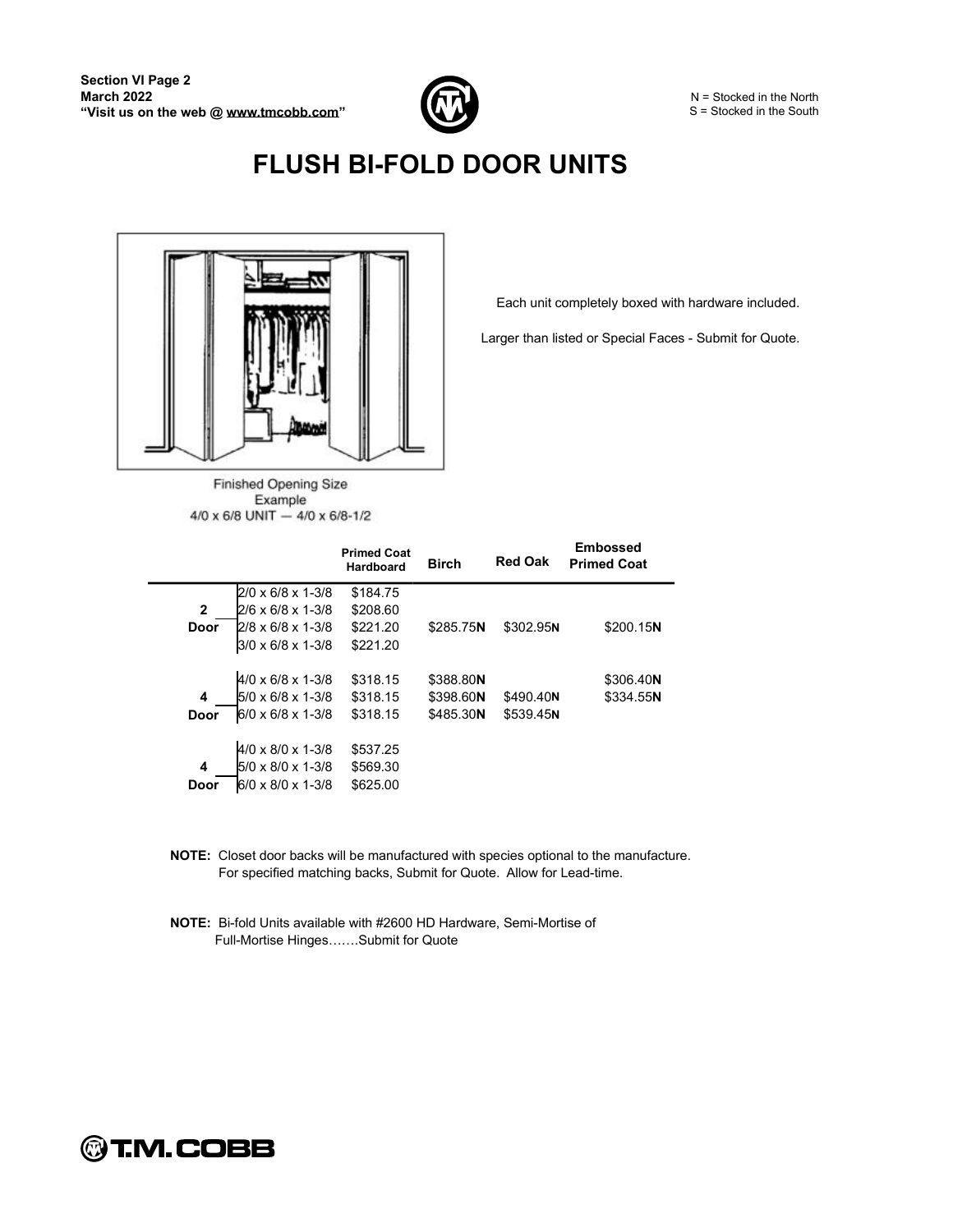

## **MOLDED BI-FOLD DOOR UNITS**



Finished Opening Size Example 4/0 x 6/8 UNIT - 4/0 x 6/8-1/2

Each unit completely cartoned with hardware included.

Special sizes - Submit for Quote.

|              |                  | Camden    | Colonist  | Smooth<br>Colonist | Carrara   | Caiman                       | <b>Princeton</b>                       |
|--------------|------------------|-----------|-----------|--------------------|-----------|------------------------------|----------------------------------------|
|              | $2/0 \times 6/8$ | \$147.80N | \$147.80  | \$147.80N          | \$147.80N | \$147.80N                    | \$147.80N                              |
| $\mathbf{2}$ | 2/6 x 6/8        | \$160.50N | \$160.50  | \$160.50N          | \$160.50N | \$160.50N                    | \$160.50N                              |
| Door         | $2/8 \times 6/8$ | \$177.40N | \$177.40N | \$177.40N          | \$177.40N | \$177.40N                    |                                        |
|              | $3/0 \times 6/8$ | \$177.40N | \$177.40  | \$177.40N          | \$177.40N | \$177.40N                    | \$177.40N                              |
|              | $4/0 \times 6/8$ | \$274.35N | \$274.35  | \$274.35           | \$274.35  | \$274.35                     | \$274.35                               |
| 4            | 5/0 x 6/8        | \$316.55N | \$316.55  | \$316.55           | \$316.55  | \$316.55                     | \$316.55                               |
| Door         | $5/4 \times 6/8$ |           |           |                    |           |                              |                                        |
|              | 6/0 x 6/8        | \$337.65N | \$337.65  | \$337.65N          | \$337.65  | \$337.65                     | \$337.65                               |
|              | 8/0 x 6/8        | \$569.70N | \$569.70  |                    |           |                              |                                        |
| 4            |                  |           |           |                    |           |                              |                                        |
| Door         | $4/0 \times 8/0$ |           | \$822.85  |                    |           |                              | Conmore, Craftsman III, and Monroe are |
|              | 5/0 x 8/0        |           | \$907.15  |                    |           | available. Submit for Quote. |                                        |
|              | 6/0 x 8/0        |           | \$991.60  |                    |           |                              |                                        |

**NOTE:** Closet door backs will be manufactured with species optional to the manufacture. For specified matching backs, Submit for Quote. Allow for Lead-time.

**NOTE:** Bi-fold Units available with #2600 HD Hardware, Semi-Mortise or Full-Mortise Hinges.......Submit for Quote

**NOTE:** Rockport and Continental Bi-folds are non-stock. Submit for pricing and availability.

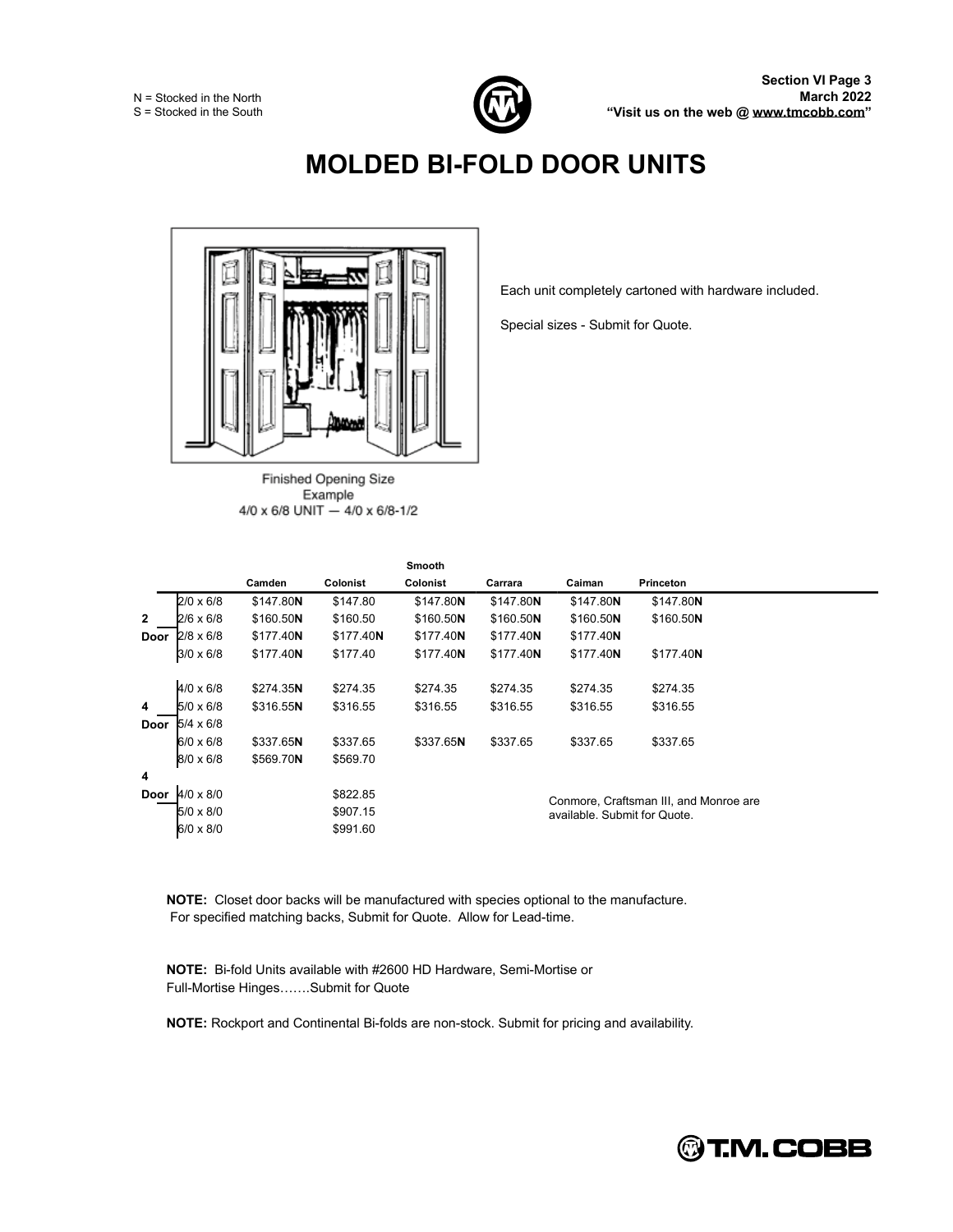

N = Stocked in the North False Louvers - Louvered 2-sides to give the appearance of regular louvers.

### **PRIMED LOUVER BI-FOLD DOOR UNITS**



|              |                                 | 1-1/8 #402-E | #402            | #403        |
|--------------|---------------------------------|--------------|-----------------|-------------|
|              | $2/0 \times 6/8 \times 1-3/8$   | \$198.00     | \$333.50        | \$377.95 N  |
| $\mathbf{2}$ | 2/4 x 6/8 x 1-3/8               | \$214.50     | \$355.60        |             |
| Door         | $2/6 \times 6/8 \times 1-3/8$   | \$214.50     | \$355.60        | $$400.10$ N |
|              | 2/8 x 6/8 x 1-3/8               | \$220.00     | \$377.95        |             |
|              | 3/0 x 6/8 x 1-3/8               | \$231.00     | \$400.10        | \$480.10 N  |
|              | $4/0 \times 6/8 \times 1-3/8$   |              | \$700.10        | \$755.65    |
| 4            | $5/0 \times 6/8 \times 1-3/8$   |              | \$755.55        | \$810.85    |
| <b>Door</b>  | 6/0 x 6/8 x 1-3/8               |              | \$880.10        | \$933.35    |
|              |                                 |              |                 |             |
| 2 Door       | $2/0 \times 8/0 \times 1-3/8$   |              | \$634.80 N      |             |
|              | 2/6 x 8/0 x 1-3/8               |              | \$634.80 N      |             |
|              | $3/0 \times 8/0 \times 1 - 3/8$ |              | \$634.80<br>- N |             |

Layout: Stiles 1-1/8" Top Rail 4-1/8" Bottom Rail 5-7/8" Slats: 15/64" x 1-5/32" Economy Layout: Stiles 1-5/32" Top Rail 3-1/16" Bottom Rail 3-1/16" Slats: 3/16" x 1-1/4"

|                        | <b>Primed False Louver</b>                                                           | $+F-402$      | $+F-403$   |  |
|------------------------|--------------------------------------------------------------------------------------|---------------|------------|--|
| $\overline{2}$<br>Door | 2/0 x 6/8 x 1-3/8"<br>2/6 x 6/8 x 1-3/8"<br>2/8 x 6/8 x 1-3/8"<br>3/0 x 6/8 x 1-3/8" |               | \$880.10 N |  |
| 4 Door                 | 4/0 x 6/8 x 1-3/8"<br>5/0 x 6/8 x 1-3/8"<br>6/0 x 6/8 x 1-3/8"                       | $$1,351.20$ N |            |  |

Finished Opening Size: 4/0 x 6/8 Unit = 4/0 x 6/8-1/2" Economy Bi-folds are Cardboard Caps and Shrinkwrapped

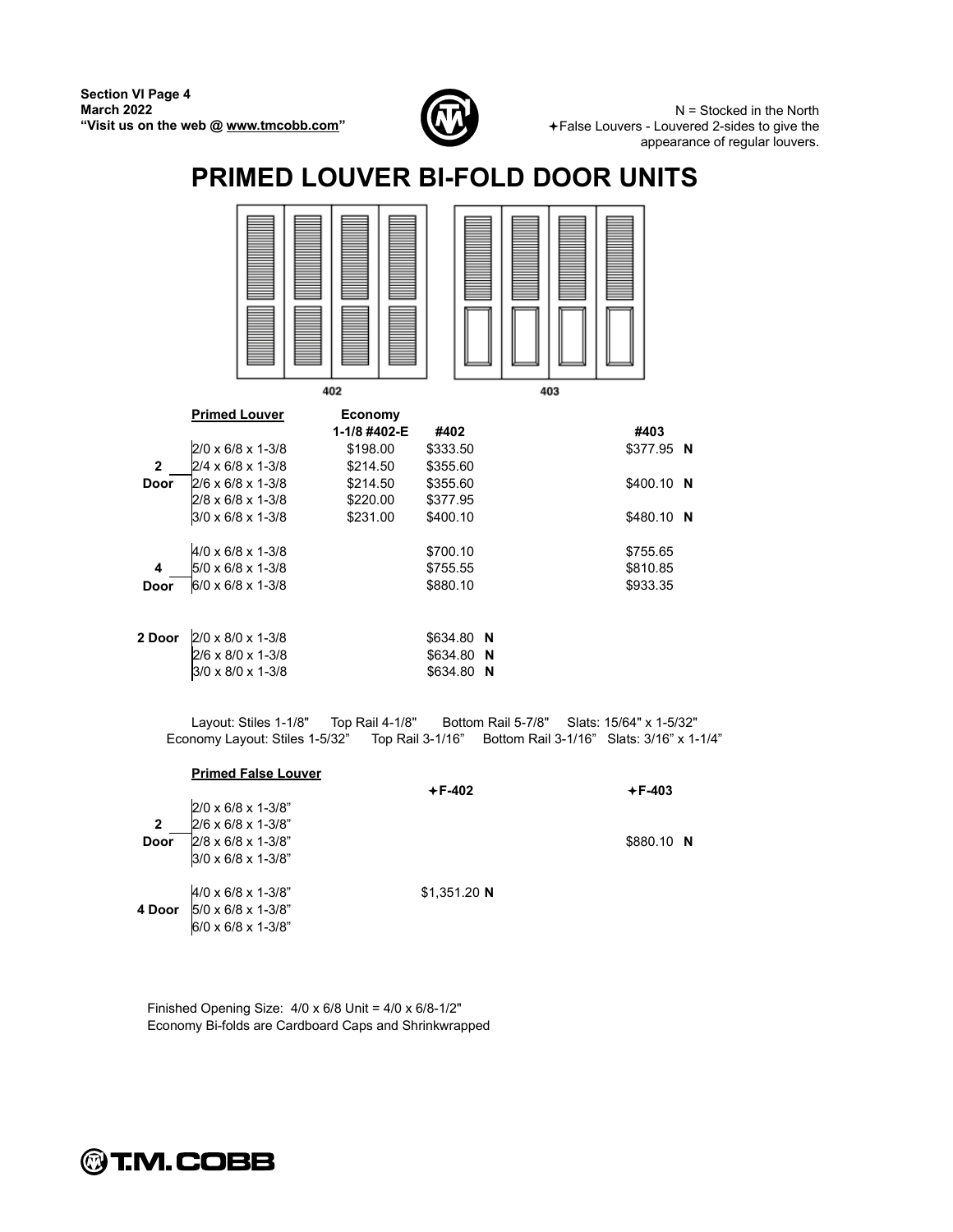

#### **FIR PANEL BI-FOLD DOOR UNITS**

**All Doors Stocked in Northern California**





| Douglas Fir  |                                   | F-44<br>3/4" Raised Panel | F-66<br>3/4" Raised Panel |
|--------------|-----------------------------------|---------------------------|---------------------------|
|              | $2/0 \times 6/8 \times 1 - 3/8$ " | \$653.70                  | \$600.35                  |
| $\mathbf{2}$ | $2/6 \times 6/8 \times 1-3/8$ "   | \$700.45                  | \$640.40                  |
| Door         | $2/8 \times 6/8 \times 1 - 3/8$ " | \$733.80                  | \$673.75                  |
|              | $3/0 \times 6/8 \times 1 - 3/8$ " | \$753.80                  | \$700.45                  |
|              | $4/0 \times 6/8 \times 1-3/8$ "   | \$1.294.05                | \$1.207.40                |
| 4            | $5/0 \times 6/8 \times 1-3/8$ "   | \$1,400.75                | \$1.287.40                |
| Door         | $5/4 \times 6/8 \times 1-3/8$ "   | \$1,459.50                | \$1.347.40                |
|              | $6/0 \times 6/8 \times 1 - 3/8$ " | \$1.507.50                | \$1,400.75                |

NOTE: All 4-Door Bi-folds will be supplied as 2-Door Packages. Example: 4/0 x 6/8 unit will be supplied as 2- 2/0 x 6/8 Units

Layout: 2-3/8" Stiles, 4-1/2" Top Rail, 8-1/4" Bottom Rail

Finished Opening Size: 4/0 x 6/8 Unit = 4/0 x 6/8-1/2"

Non-Stock sizes available on special order. Submit for Quote. Allow for Lead-time.

Other patterns available to match your interior stile and rail doors. Submit for Quote. Allow for Lead-time.

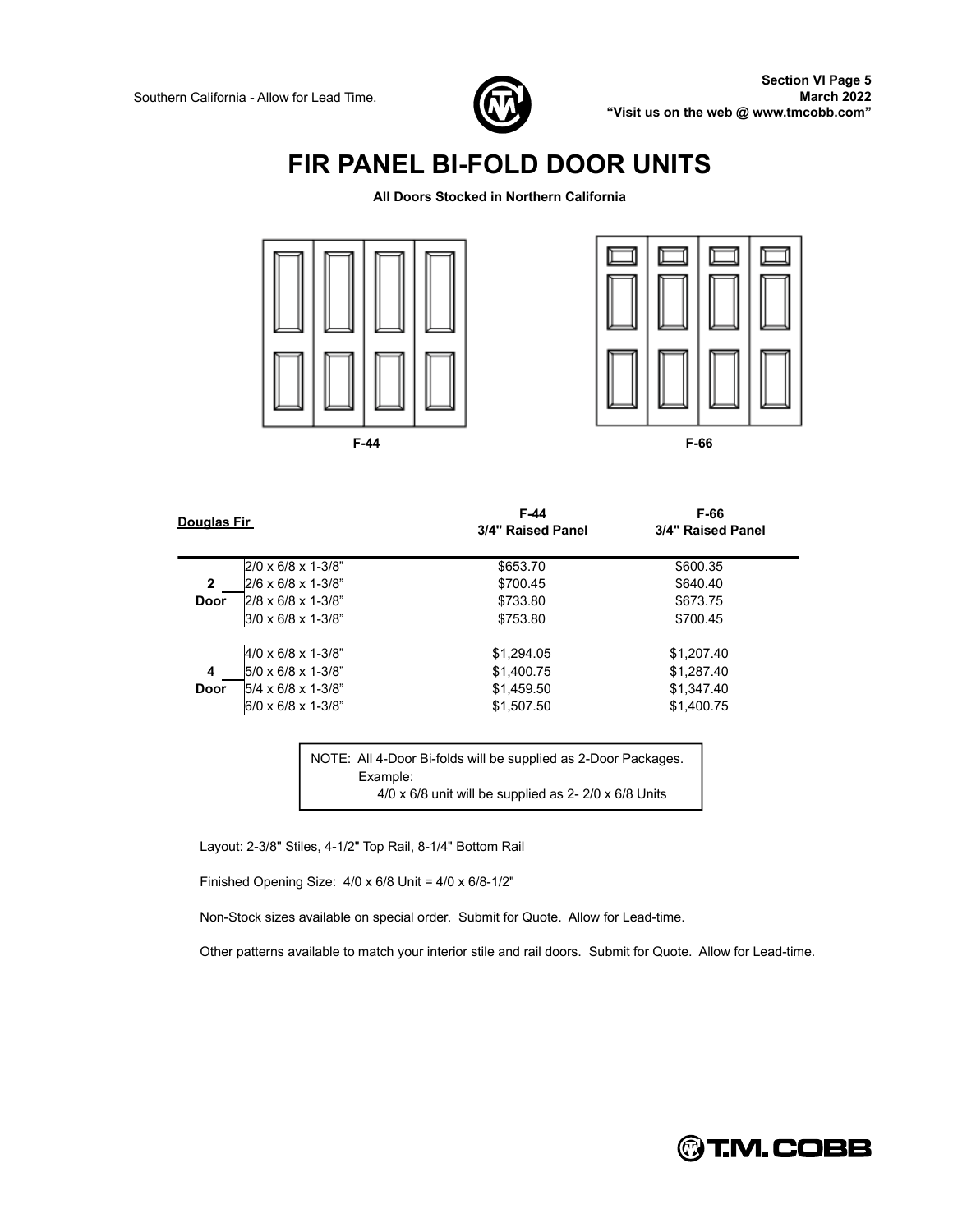

#### **BI-FOLD DOOR UNITS**

**SPECIAL ORDER - ALLOW 4-WEEKS DELIVERY**



**SHAKER COLLECTION**

**Primed 3/8" Flat Panel w/ Square Sticking**

|             |                   |              | <b>In Stock</b> |              |              |
|-------------|-------------------|--------------|-----------------|--------------|--------------|
|             |                   | <b>SP-20</b> | <b>SP-82</b>    | <b>SP-30</b> | <b>SP-55</b> |
| 2           | 2/0 X 6/7 X 1-3/8 | \$400.25     | \$410.70        | \$480.30     | \$520.30     |
| <b>Door</b> | 2/6 X 6/7 X 1-3/8 | \$461.35     | \$470.90        | \$541.70     | \$593.75     |
|             | 3/0 X 6/7 X 1-3/8 | \$495.70     | \$509.80        | \$593.75     | \$640.40     |
|             |                   |              |                 |              |              |
| 4           | 4/0 X 6/7 X 1-3/8 |              |                 | \$880.50     | \$967.25     |
| <b>Door</b> | 5/0 X 6/7 X 1-3/8 |              |                 | \$1,027.25   | \$1,128.70   |
|             | 6/0 X 6/7 X 1-3/8 |              |                 | \$1,093.95   | \$1,195.35   |
|             |                   |              |                 |              |              |

**Layout:** Stiles = 2-3/8" Top Rail =  $4-1/2"$ Btm Rail = 8-1/8"

> Shaded items are Special Order Price based on 10 door house package. Less than 10 Doors any mix combined from doors on page 47, add 20%

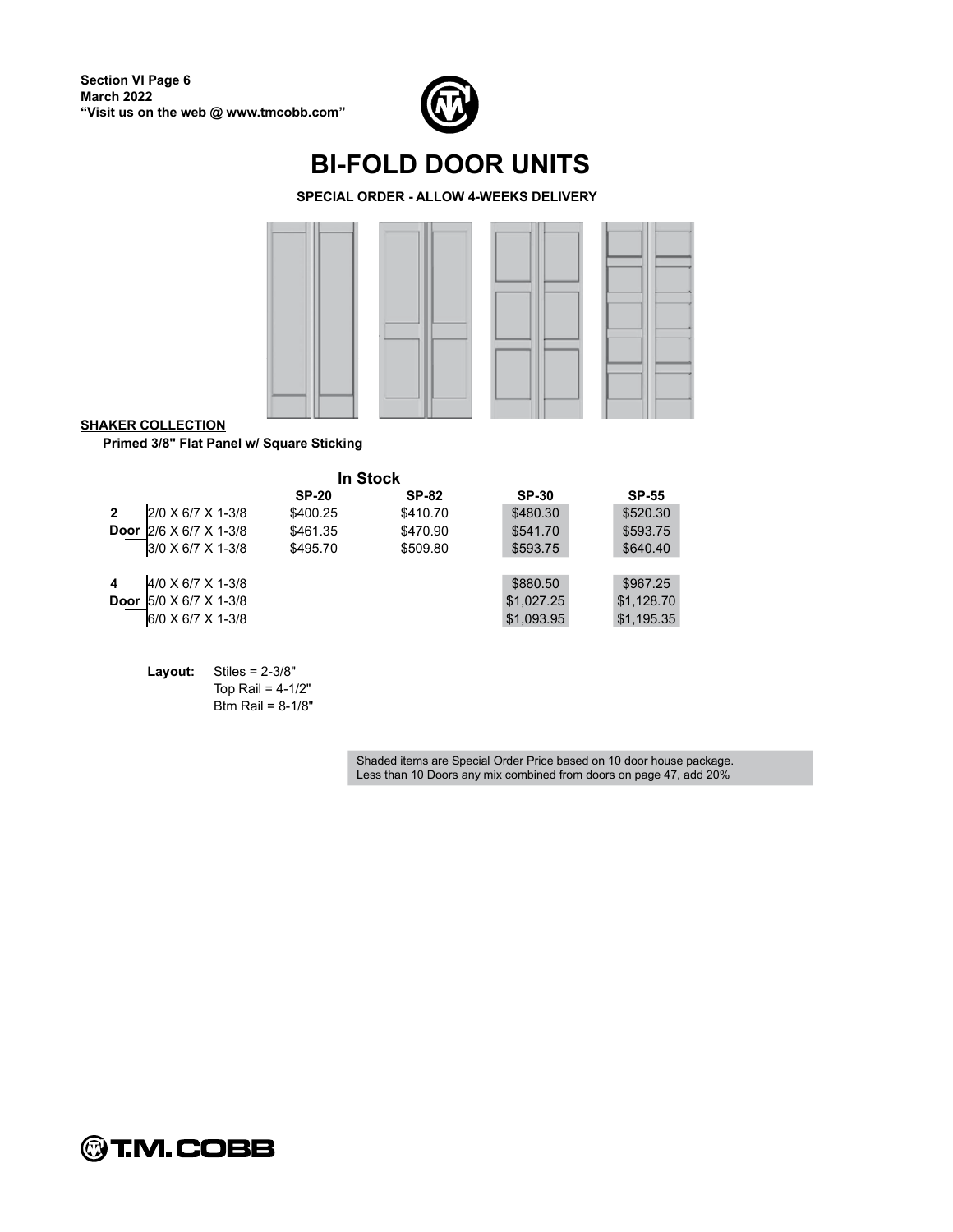

## **BY-PASS CLOSET DOOR UNITS**

**All Doors Stocked in Southern California**



All units shipped complete with Hollow Core Doors. # 8135 Fascia track and #8906 Hardware.

Finished openings should be 1" under in width on 2-door units and 2" under on 3-door units.

Net door height: 6/6-1/2" or 7/9-1/2"

**All doors are bored for pulls (1-per door) 2 1/8**

|                |                  | Primed   |          |          | Smooth   |          |          |          |           |
|----------------|------------------|----------|----------|----------|----------|----------|----------|----------|-----------|
|                |                  | HBD.     | Rockport | Colonist | Colonist | Carrara  | Santa Fe | Caiman   | Princeton |
|                |                  |          |          |          |          |          |          |          |           |
|                | $4/0 \times 6/8$ | \$247.20 | \$291.55 | \$291.55 | \$291.55 | \$291.55 | \$291.55 | \$291.55 | \$291.55  |
|                | 4/8 x 6/8        | \$258.20 |          | \$308.15 | \$308.15 | \$308.15 | \$308.15 | \$308.15 | \$308.15  |
| $\overline{2}$ | 5/0 x 6/8        | \$269.10 | \$326.90 | \$326.90 | \$326.90 | \$326.90 | \$326.90 | \$326.90 | \$326.90  |
| Door           | $5/4 \times 6/8$ | \$301.90 |          | \$362.85 | \$362.85 | \$362.85 | \$362.85 | \$362.85 | \$362.85  |
|                | 6/0 x 6/8        | \$316.75 | \$389.65 | \$389.65 | \$389.65 | \$389.65 | \$389.65 | \$389.65 | \$389.65  |
|                | 7/0 x 6/8        | \$420.65 |          |          |          |          |          |          |           |
|                | 8/0 x 6/8        | \$495.60 |          |          |          |          |          |          |           |
|                |                  |          |          |          |          |          |          |          |           |
|                | $9/0 \times 6/8$ | \$461.75 | \$571.20 | \$571.20 | \$571.20 | \$571.20 | \$571.20 | \$571.20 | \$571.20  |
| 3              | 10/0 x 6/8       | \$559.50 |          |          |          |          |          |          |           |
| Door           | 12/0 x 6/8       | \$668.95 |          |          |          |          |          |          |           |
|                |                  |          |          |          |          |          |          |          |           |
|                | 4/0 x 8/0        | \$306.55 |          | \$530.80 |          | \$530.80 |          |          |           |
| $\mathbf{2}$   | 5/0 x 8/0        | \$367.55 |          | \$571.00 |          | \$571.00 |          |          |           |
| <b>Door</b>    | 6/0 x 8/0        | \$403.50 |          | \$618.25 |          | \$618.25 |          |          |           |
|                | 7/0 x 8/0        | \$545.65 |          |          |          |          |          |          |           |
|                | 8/0 x 8/0        | \$632.40 |          |          |          |          |          |          |           |
|                |                  |          |          |          |          |          |          |          |           |
|                | $9/0 \times 8/0$ | \$644.60 |          | \$966.80 |          | \$966.80 |          |          |           |
| 3              | 10/0 x 8/0       | \$835.20 |          |          |          |          |          |          |           |
| Door           | 12/0 x 8/0       | \$963.30 |          |          |          |          |          |          |           |

Other door patterns are available on special order. Submit for Quote. Allow for lead-time.

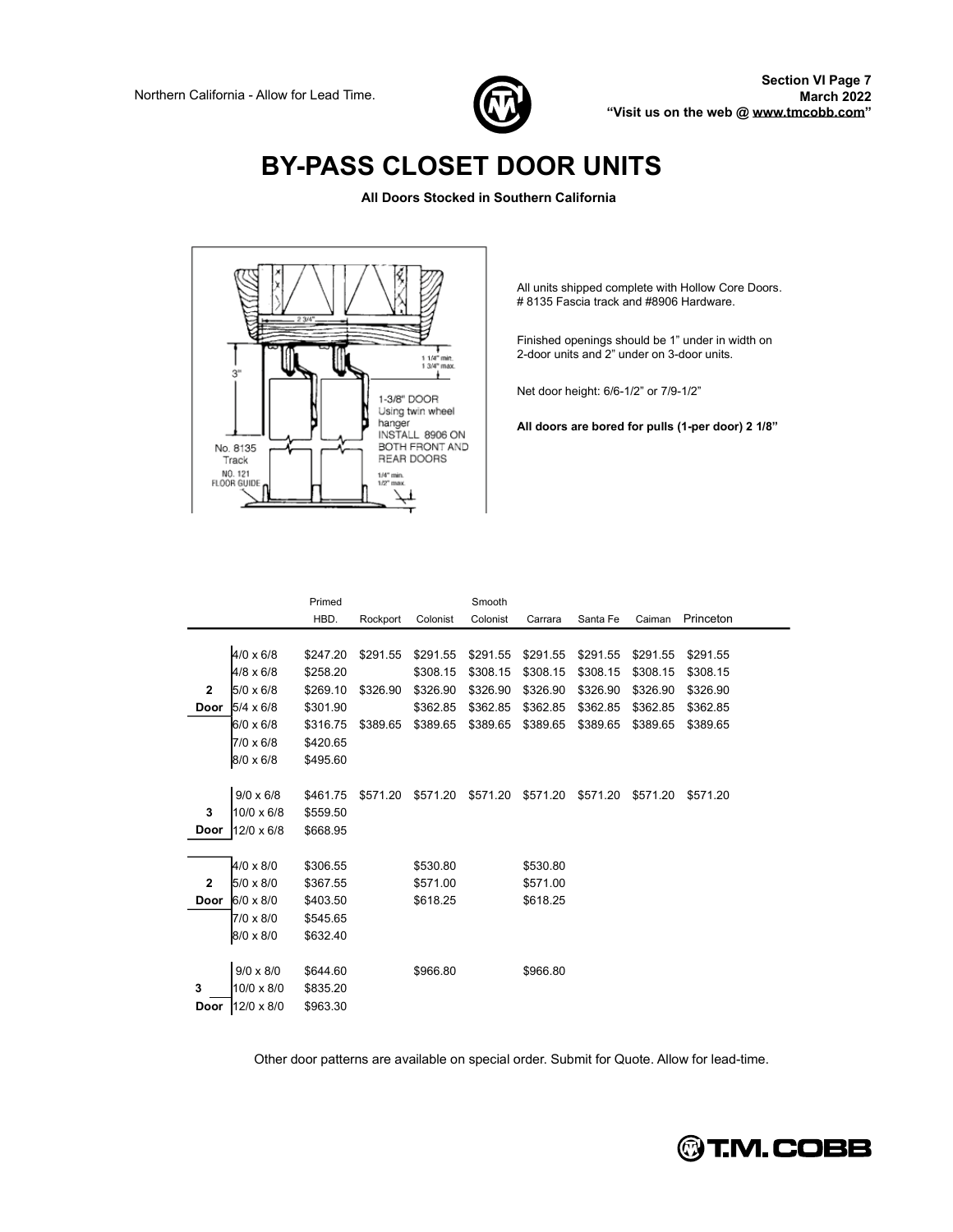

N = Stocked in the North S = Stocked in the South

### $\sf CLOSET$   ${\sf HARDWARE}$

| <b>Bi-fold Track</b>                                                                                                                                    | 4/0     | 5/0     | 6/0                            | 8/0        | 10/0               | 12/0                  | 16/0                              |            |
|---------------------------------------------------------------------------------------------------------------------------------------------------------|---------|---------|--------------------------------|------------|--------------------|-----------------------|-----------------------------------|------------|
| Standard #BF-30-01                                                                                                                                      | \$12.45 | \$15.55 | \$17.25                        | \$35.20    |                    |                       |                                   |            |
| L.E. Johnson #1825 Series                                                                                                                               | \$57.30 | \$69.00 | \$84.20                        |            |                    |                       |                                   |            |
| Heavy Duty #BF-50-01                                                                                                                                    |         | \$66.25 | \$75.90                        | \$102.15   |                    |                       |                                   |            |
| Extra Heavy Duty #250                                                                                                                                   |         |         | \$75.90                        | \$102.15 S |                    |                       | \$129.75 S \$3154.60 S \$223.60 S |            |
| BF-30-01 Bi-fold Track                                                                                                                                  |         |         | #1825 Track                    |            |                    |                       |                                   |            |
| Used on HC Flush / Moulded Bi-folds                                                                                                                     |         |         | <b>Used on Louver Bi-folds</b> |            |                    | <b>BF-50-01 Track</b> |                                   | #250 Track |
| Standard 2-Door Bi-fold Hardware #2367 (for BF-30 track)<br>Standard 4-Door Bi-fold Hardware #2568 (for BF-30 track)                                    |         |         |                                |            | \$14.90<br>\$29.80 |                       |                                   |            |
| L.F. Johnson 2-Door Bi-fold Hardware - Series 1825<br>L.F. Johnson 4-Door Bi-fold Hardware - Series 1825                                                |         |         |                                |            | \$17.20<br>\$34.40 |                       |                                   |            |
|                                                                                                                                                         |         |         |                                |            |                    |                       | BF-50-41                          | BF-125-41  |
| Heavy Duty Pivot Set only #BF-50, 2-Door Kit (for BF-50 track)                                                                                          |         |         |                                |            | \$17.55            |                       |                                   |            |
| Heavy Duty Hanger Set only #BF-50-41, 2-Door Kit (for BF-50 track)                                                                                      |         |         |                                |            | \$48.95            |                       |                                   |            |
| Extra Heavy Duty Pivot Set only #BF-125-31, 2-Door Kit (for BF-250 track)<br>Extra Heavy Duty Hanger Set only #BF-125-41, 2-Door Kit (for BR-250 track) |         |         |                                |            | \$59.55<br>\$76.75 |                       |                                   |            |
|                                                                                                                                                         |         |         |                                |            |                    |                       | #220-3                            | BF-50-72   |
|                                                                                                                                                         |         |         |                                |            |                    |                       |                                   |            |
|                                                                                                                                                         |         |         |                                |            |                    |                       |                                   |            |

Non-Mortise Hinge #220-3 (per hinge) \$2.400 \$2.400 \$2.400 \$2.400 \$2.400 \$1.400 \$1.400 \$1.400 \$1.400 \$1.400 \$1.400 \$1.400 \$1.400 \$1.400 \$1.400 \$1.400 \$1.400 \$1.400 \$1.400 \$1.400 \$1.400 \$1.400 \$1.400 \$1.400 \$1.400 \$1.400 \$1. Aligners #BF-50-72 (per pair) \$9.95 **S** Snugger 4-Door BF30-24 \$5.30 **S** BF30-24

| \$2.40          |  |
|-----------------|--|
| \$9.95 <b>S</b> |  |
| \$5.30 S        |  |

| <b>By-Pass Track</b>  | 4/0     | 5/0     | 6/0     | 7/0      | 8/0         | 9/0      | 10/0     | 12/0                                     | 16/0                                 |
|-----------------------|---------|---------|---------|----------|-------------|----------|----------|------------------------------------------|--------------------------------------|
| Standard #8135        | \$34.50 | \$41.40 | \$48.30 | \$79.35S | \$79.35     | \$99.40S | \$110.10 | $\frac{1}{2}$ \$124.20 <b>S</b> \$158.70 |                                      |
| Heavy Duty #250 Track |         |         | \$75.90 |          | $$102.15$ S |          |          |                                          | \$129.75 S S 15154.60 S S \$223.60 S |



| 000c |  |
|------|--|

**Commercial** 

| #8135 Track | #250 Track                                                                                                          | 8906-2X | BP-150/BP-250 |
|-------------|---------------------------------------------------------------------------------------------------------------------|---------|---------------|
|             |                                                                                                                     |         |               |
|             |                                                                                                                     |         |               |
|             | Extra Heavy Duty 2-Door bag of hardware #BP-250N\$130.30<br>Extra Heavy Duty Pocket Door Hardware #250-41 \$90.55 S |         | BP-150-72     |
|             | Adjustable Heavy Duty Floor Guide #250-71 for 1-3/8" or 1-3/4". \$13.25                                             |         |               |
|             |                                                                                                                     |         | BP-250-71     |